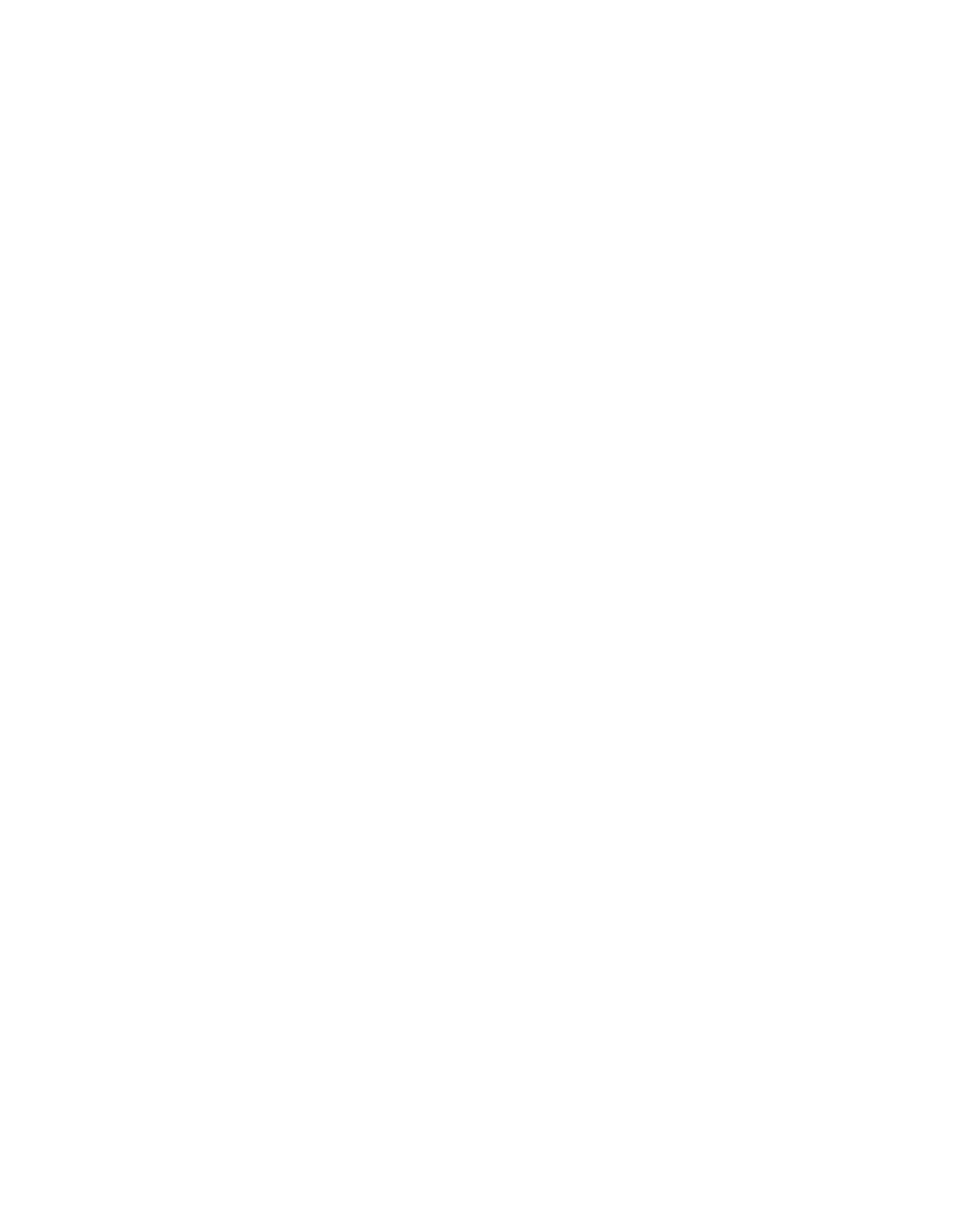Society of Tribologists & Lubrication Engineers

## 62<sup>nd</sup> Annual Meeting of the Society of Tribologists and Lubrication Engineers 2007

## **TABLE OF CONTENTS**

### **Volume 1**

#### **Technical Papers Contents**

| Gearbox Corrosion Prediction Via Oil Condition Sensing and Model Fusion 1<br>Carl Byington, Ryan Brewer, Sanket Amin, Ted Meyer, Vijit Nair, James Hopkins                                       |     |
|--------------------------------------------------------------------------------------------------------------------------------------------------------------------------------------------------|-----|
| Dr. Vasilios Bakolas                                                                                                                                                                             |     |
| Experiences and Testing of An Autonomous On-Line Oil Quality Monitor for<br>Carl Byington, Ryan Brewer, Vijit Nair, Adam Mott                                                                    |     |
| High Performance Liquid Chromatography Identification, Quantification, and<br>Fractionation of A Suspect Allergen, 4-Chloro-3-Methylphenol, In A Lina Positive<br>Kenneth Brown, Keisha Robinson |     |
| Marc Carpino, Gita Talmage                                                                                                                                                                       |     |
| Prediction of Hot Spots By Correlating Finite Element Analysis and Measurement<br>Hojoon Cho, Chongdu Cho                                                                                        |     |
| Prediction of Polymer Wear - An Analytical Model and Experimental Validation 131<br>S. K. Roy Chowdhury, Prasun Chakraborty                                                                      |     |
| Sensitivity of Air-Coupled Ultrasound and Eddy Current Sensors To Bearing<br>Azzedine Dadouche, A. Rezaei, V. Wickramasinghe, W. Dmochowski, J. Bird, F. Nitzsche                                |     |
| Dynamic Behavior of A Dual Rotor Integrating An Oil Damped Intershaft Bearing 195<br>Cyril Defaye, Mihai Arghir, Olivier Bonneau, Frederic Imbourg                                               |     |
| Dr. Jefferson De Oliveira Gomes, Marcelo Vasconcelos De Carvalho, Cassio Luiz Francisco<br>De andrade, Carlos Eduardo Turino                                                                     |     |
| Sensitivity of Tilting-Pad Journal Bearing Performance To Manufacturing<br>Waldemar Domchowski, Azzedine Dadouche, Michel Fillon                                                                 |     |
| Real-Time Viscosity Measurement for Condition Based Monitoring Using Solid-<br>K. Durag, J. andie                                                                                                |     |
| Ray Garvey                                                                                                                                                                                       |     |
| The Ultrasonic Tribologist - Using A Sonic/Ultrasonic Sensor To Monitor for<br>Ray Garvey                                                                                                        | 252 |
| Leonid Gershuni, Mats G. Larson                                                                                                                                                                  |     |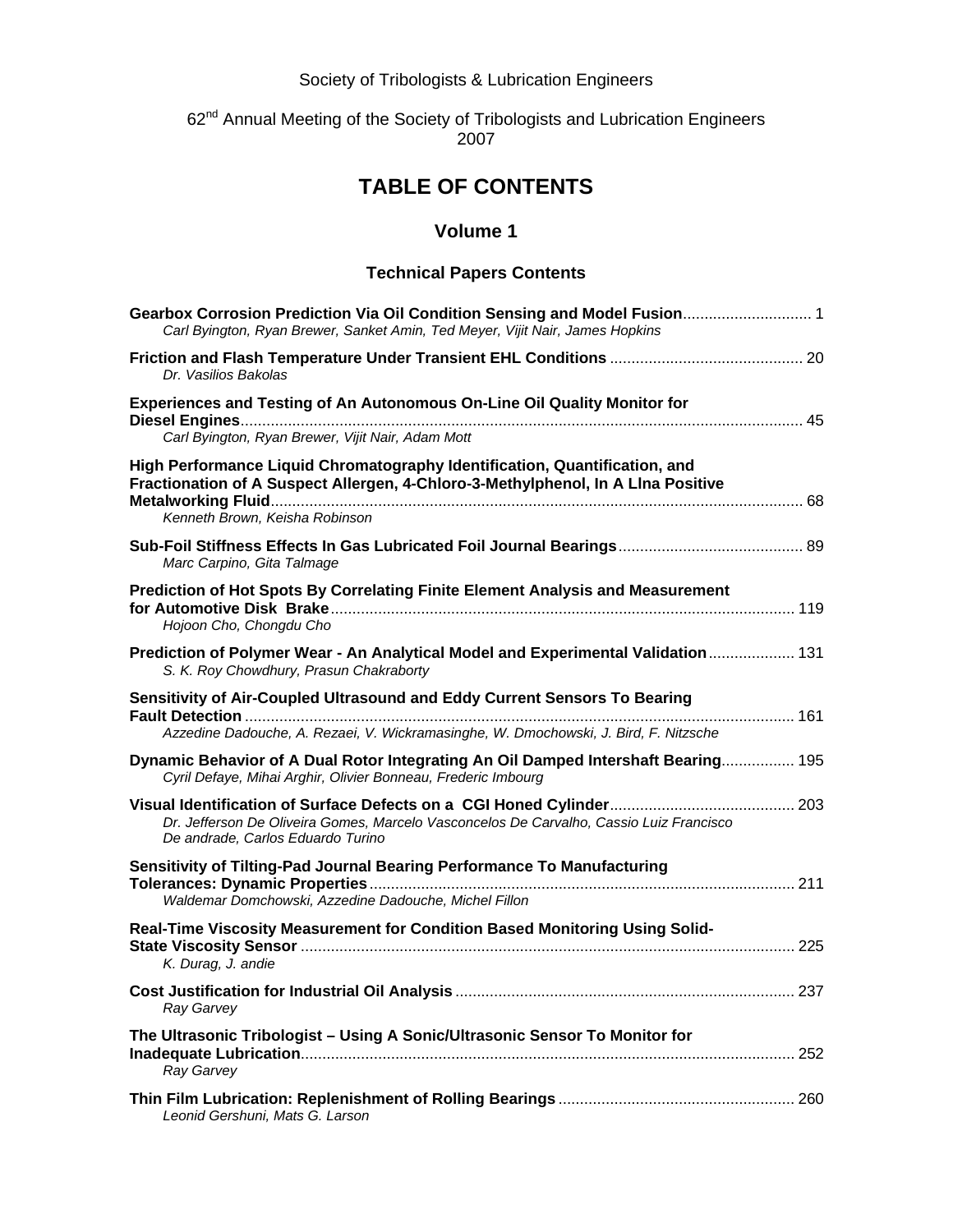| Jamal A. Ghorieshi                                                                                                                                                                                                                                              |  |
|-----------------------------------------------------------------------------------------------------------------------------------------------------------------------------------------------------------------------------------------------------------------|--|
| <b>Enhancement of Engine Oil Wear and Friction Control Performance Through</b><br>Jeffrey Guevremont, Gregory H. Guinther, Dewey Szemenyei, Mark T. Devlin. Tze-Chi Jao,<br>Cherno Jaye, Joseph Woicik, Daniel A. Fischer                                       |  |
| Quantitative Real-Time Pcr Detection and Identification of Mycobacterium In<br>Bruce C. Hemming, andrew W. Johnson, Michael D. Gernon, Monica M. Hegedus                                                                                                        |  |
| The Effect of Temperature and Sliding Velocity On Severe-Mild Wear Transition  321<br>Ken'ichi Hiratsuka, Masachika Inagaki                                                                                                                                     |  |
| Scoring Failures of Flexible Metal To Metal Face Seals: Part I - Numerical<br>Jinchul Hong, Yong Li, Yong Wang, Tian Tian, Douglas P. Hart                                                                                                                      |  |
| Scoring Failures of Flexible Metal To Metal Face Seals: Part Ii - Scoring Failure<br>Jinchul Hong, Tian Tian, Douglas P. Hart                                                                                                                                   |  |
| Effects of An Attack Angle of The Feeding Jet On The Thermohydrodynamic<br>Behavior Flow Pattern In A Hydrodynamic Journal Bearing Axial Feeding Groove  373<br>Loubna Jeddi, Dominique Bonneau, Mohamed El Khlifi                                              |  |
| On The Potential of CVD Diamond Films As Mechanical Seal Face Materials 394<br>Gordon A. Jones, Derek Arnell, Peter Kelly                                                                                                                                       |  |
| Influence of Tip Relief Modification On The Wear of Spur Gears With Asymmetric<br>F. Karpat, S. Ekwaro-Osire                                                                                                                                                    |  |
| <b>Experimental Test Results for Vibration of A High Speed Diesel Engine</b><br>R.G. Kirk, A. Alsaeed, J. Liptrap, C. Lindsey, D. Sutherland, B. Dillon, E. Saunders, M.<br>Chappell, S. Nawshin, E. Christian, A. Ellis, B. Mondschein, J. Oliver, J. Sterling |  |
| <b>Couple-Stresses Effects On The Dynamic Behavior of Connecting-Rod Bearings</b><br>Mustapha Lahmar                                                                                                                                                            |  |
| A. Laxander, K. Lang, R. Johannes                                                                                                                                                                                                                               |  |
| Alexandre Leblanc, Daniel Nelias                                                                                                                                                                                                                                |  |
| Wear In Hard Coatings for Pneumatic Conveying of Direct Reduced Iron Pellets  505<br>Dora Martínez, Alberto Pérez, Abraham Velasco.                                                                                                                             |  |
| Analysis of The Interactions Between Pvd Tool Coatings and Lubricant Additives<br>F. Klocke, T. Maßmann, J. Schulz                                                                                                                                              |  |
| Bearing Metal Temperature Correlation Study In Five Shoe Tilting Pad Spherically<br>Pranabesh De Choudhury                                                                                                                                                      |  |

## **Volume 2**

| Achieving Efficiency Improvements Through Hydraulic Fluid Selection:      |  |
|---------------------------------------------------------------------------|--|
|                                                                           |  |
| Christian D. Neveu, Steven N. Herzog, Charles W. Hyndman, Robert P. Simko |  |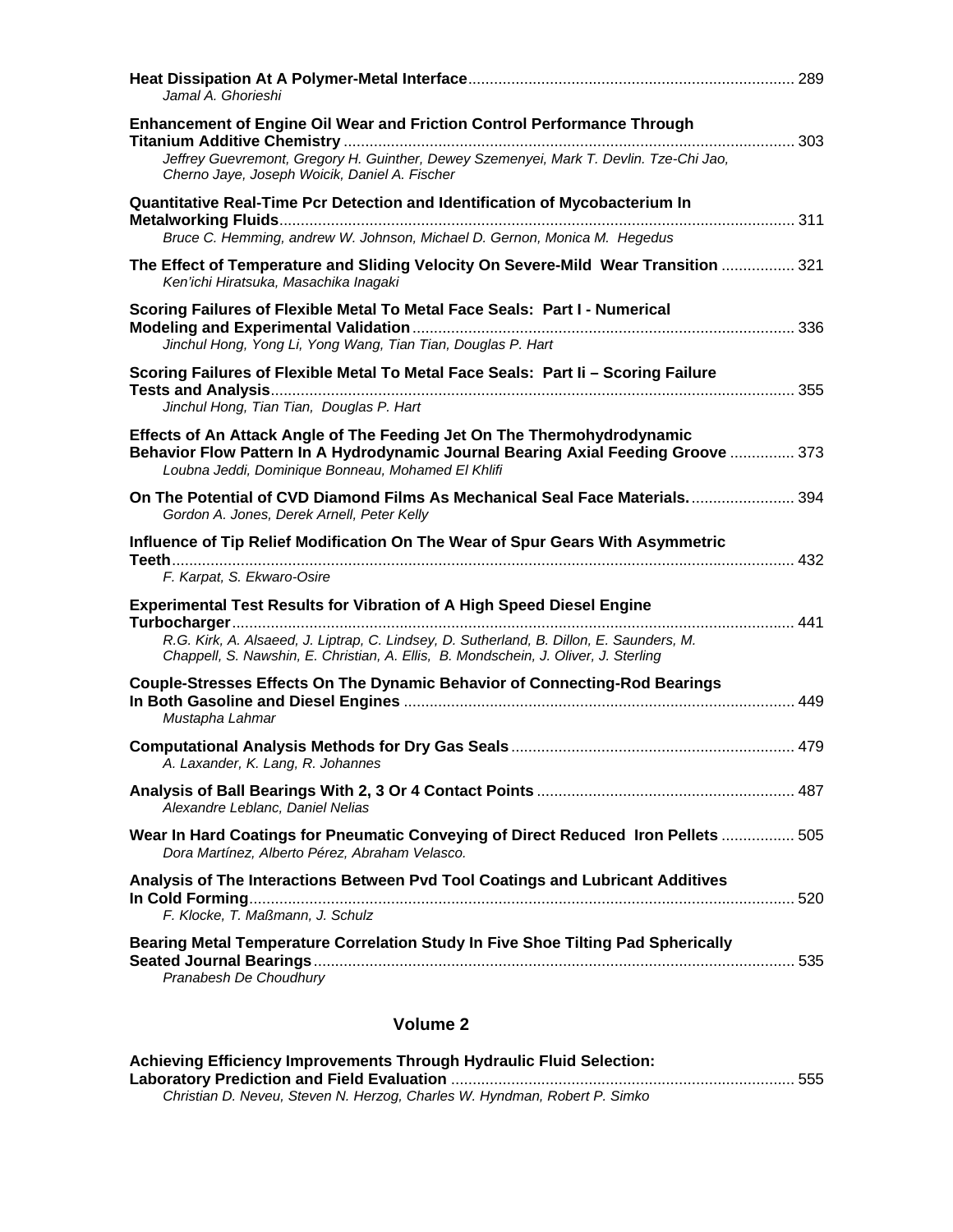| Bearing Fatigue Life Tests In Advanced Base Oil and Grease for Space                                                                                    |  |
|---------------------------------------------------------------------------------------------------------------------------------------------------------|--|
| Nobuyoshi Ohno, Hidekazu Komiya, Sogahan Mia, Shigeki Morita, Naoki Satoh, Shingo<br>Obara                                                              |  |
| Probabilistic Analysis of Space Shuttle Body Flap Actuator Ball Bearings 589<br>Fred B. Oswald, Timothy R. Jett, Roamer E. Predmore, Erwin V. Zaretsky  |  |
| A Study On Incipient Damage Monitoring In Rolling Contact Fatigue Process                                                                               |  |
| Ziaur Rahman, MD, Hiroaki Ohba, Takashi Yamamoto, Takeo Yoshioka                                                                                        |  |
| J.C. Rawers, J.H. Tylczak, D.E. Alman                                                                                                                   |  |
| Vilen P. Royzman                                                                                                                                        |  |
| Identification of Working Variables Effects On Surface Signature By Belt                                                                                |  |
| Mezghani Sabeur, Edoardo Sura, Mohamed El Mansori                                                                                                       |  |
| Study On Bearing Lubrication Performance Considering Journal Misalignment<br>Caused By Crankshaft Deformation for Crankshaft-Bearing System of Internal |  |
| Jun Sun, Changlin Gui, Jingfeng Wang                                                                                                                    |  |
| Toshihiko Tokeshi, Ken'ichi Hiratsuka, Akira Sasaki, Shinji Uchiyama, Czeslaw Kajdas                                                                    |  |
| An Assessment of Neural Network Metamodels for Thermohydrodynamic                                                                                       |  |
| Chih-Ming Tsai, Nenzi Wang                                                                                                                              |  |
| Tribological Behavior of The Deagglomerated Active Inorganic Nanoparticles for                                                                          |  |
| Arpana Verma, Wenping Jiang, Husam H. Abu Safe, Ajay P. Malshe                                                                                          |  |
| Cluster Computing of The DIRECT Algorithm for The Thermohydrodynamic<br>Nenzi Wang, Chih-Ming Tsai                                                      |  |
| The Surface Roughness Effect On The Hydrostatic Thrust Sperical Bearings                                                                                |  |
| Ahmad W. Yacout                                                                                                                                         |  |
| The Surface Roughness Effect On The Dynamic Stiffness and Damping<br>Characteristics of The Hydrostatic Thrust Spherical Bearings (Part 5 of 5,         |  |
| Ahmad W. Yacout                                                                                                                                         |  |
| Bo Yang, Richard F. Salant                                                                                                                              |  |
| Micro-Adhesion In Coining Process Bluing On Proof Silver Coins: What It Is, and                                                                         |  |
| Tony Ying, Uvon Tolbert, Paul Lewis, Ron Harrigal                                                                                                       |  |
| Elastohydrodynamic Finite Element Analysis of Line Contact With Application To<br>Amir Younan, Paul Allaire                                             |  |
| Hydrodynamic Analysis of Polishing Process With A Rigid and Smooth Pad In                                                                               |  |
| Zhai Wenjie, Liu Changxiong, Liang Yingchun                                                                                                             |  |
| Zhe Xie, Qian Zou, Donggang Yao                                                                                                                         |  |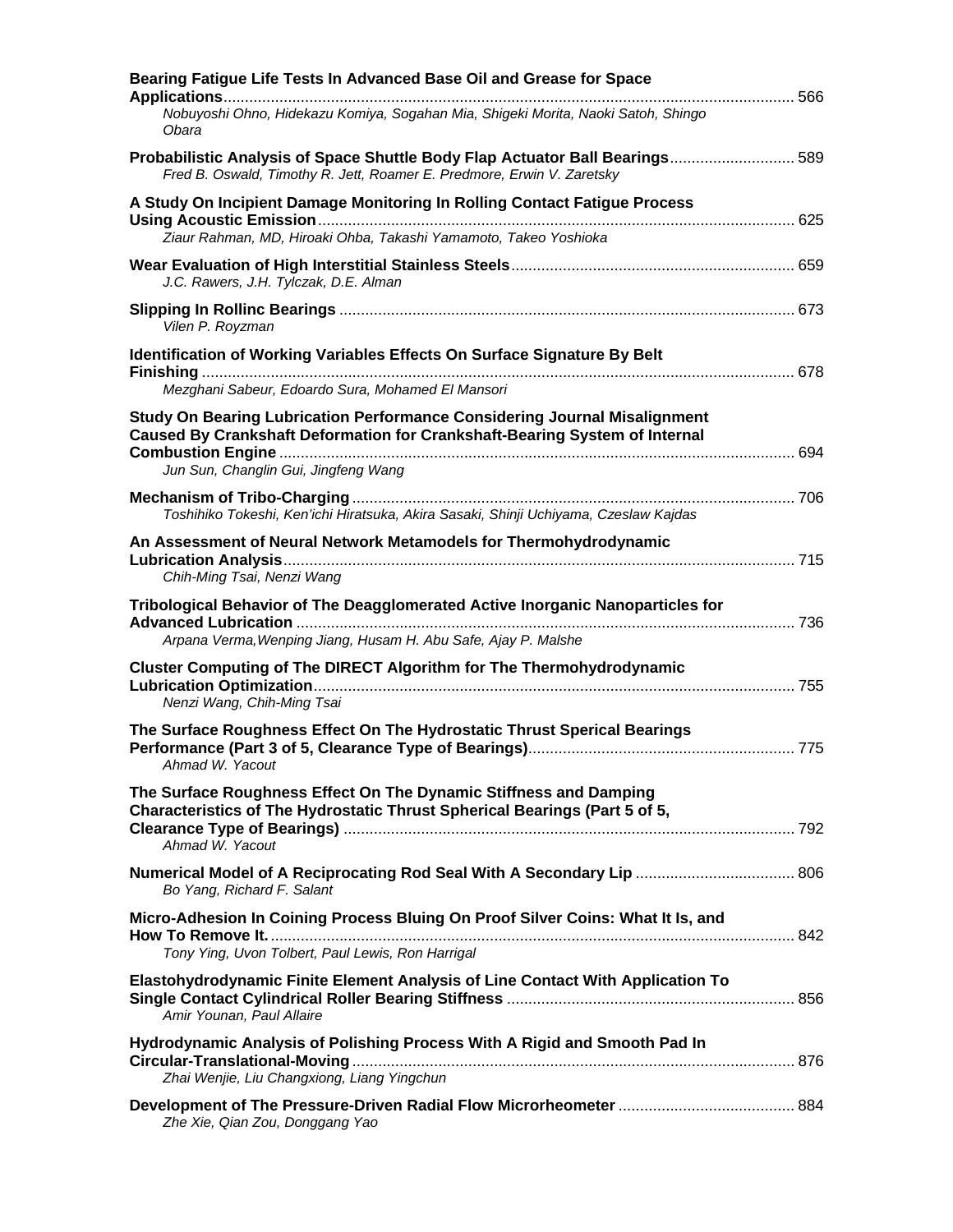| Prediction of Stick-Slip Behaviour With The Aid of The Oscillation Friction Wear                                                                       |  |
|--------------------------------------------------------------------------------------------------------------------------------------------------------|--|
| Jan Zuleeg                                                                                                                                             |  |
| <b>Extended Abstracts Contents</b>                                                                                                                     |  |
| J.C. Rawers, J.H. Tylczak, D.E. Alman                                                                                                                  |  |
| Investigation of A Water-Lubricated Journal Bearing Using Conventional and<br>R. W. Armentrout, Fellow Engineer, A. E. Reed, M. He                     |  |
| A Quantitative Test of The Einstein-Debye Relation Using The Shearthinning of<br>Scott Bair, George Woodruff                                           |  |
| Effect of Joule and Coulomb Heating On Wear and Coefficient of Friction In<br>Dinesh Bansal, Jeffrey Streator                                          |  |
| The Effects of Selected Contaminants & Walking Speed On Tendency To Slip<br>During Walking As A Function of Foot Velocity and Acceleration: An In Vivo |  |
| Marcus P. Besser, Howard Medoff, Mark Marpet                                                                                                           |  |
| Classic Fretting Fatigue of Forged Ti-6AI-4V for Compressor Disc Application  931<br>Robert K. Betts                                                   |  |
| A Simple of Approach of The TEHD Behavior of Mechanical Face Seals 935<br>Noël Brunetière, Alexandru Apostolescu                                       |  |
| Dr. Angeline B. Cardis                                                                                                                                 |  |
| Identification of Bearing and Gear Tooth Damage In A Transmission System 940<br>F.K. Choy, W. Jia, R. Wu                                               |  |
| Lubrication and Deep Cryogenic Treatment-Reducing Failures and Extending<br>William E. Defelice, Richard N. Wurzbach                                   |  |
| Application of Impedance Spectroscopy To The Development of Superior<br>B.-J. De Gans, J. Wenzmer, R. Hansel, S. Stadtmuller, G. Khemchandani          |  |
| D. Deng, M.J. Braun                                                                                                                                    |  |
| Deterministic Modeling of Elasto-Plastic Contact and Mixed Lubrication In Small<br>Mihai B. Dobrica, Michel Fillon, Patrick Maspeyrot                  |  |
| Ravi S. Duvvuru, Robert L. Jackson, Jong Wook Hong                                                                                                     |  |
| Modified Pibsa Dicarboxylate: A Multifunctional Emulsifier and Corrosion<br>Alan Eckard, Philip Littlewood, andrew Ishewood                            |  |
| Xuan Li, James Economy                                                                                                                                 |  |
| Recovery, Cleaning and Eventual Re-Use of Oil and Water From Dumped Rolling<br>Marie Ekman, Arne Berg                                                  |  |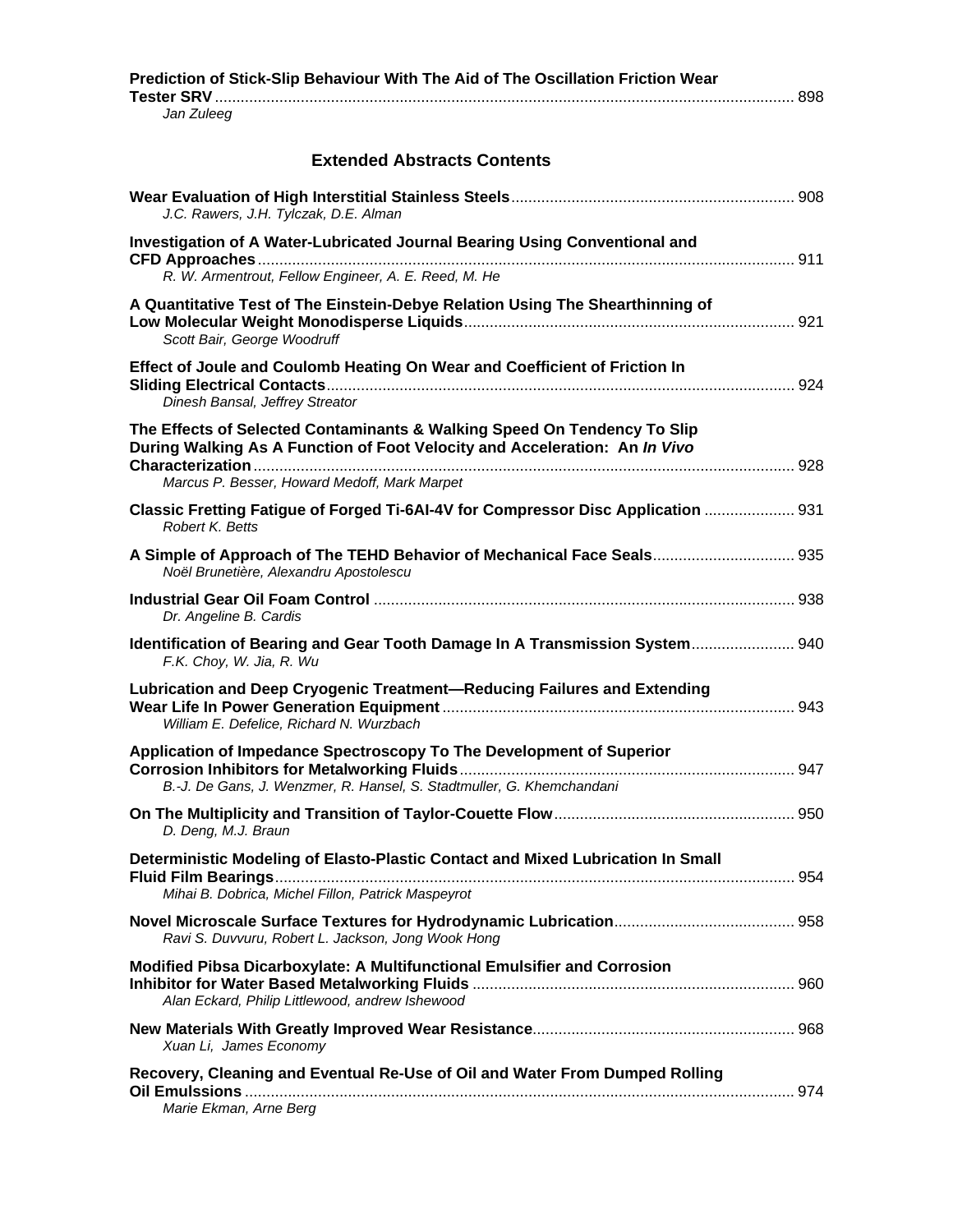| A Study of The Thermodynamic Performance of A Three - Wave Journal Bearing 978<br>Nicoleta M. Ene, Florin Dimofte, Theo G. Keith Jr., Laurentiu Moraru, Robert F. Handschuh |  |
|-----------------------------------------------------------------------------------------------------------------------------------------------------------------------------|--|
| E. O. Ezugwu, J. Bonney, A. Mantle, W. F. Sales, Minas Gerais                                                                                                               |  |
| Arup Gangopadhyay, Douglas G. Mcwatt, Mike Broda                                                                                                                            |  |
| Operating Experience In Monitoring Anti-Oxidants In Lubricating Oils By Ruler<br><b>Bernie Heath</b>                                                                        |  |
| Novel Environmental Lubricant Additive Derived From Natural Resources  990<br>S. Hiyoshi, S. Nakayama, T. Inayama, Y. Isogai, L. Minami                                     |  |
| Tomomi Honda, Yoshihiro Ito                                                                                                                                                 |  |
| Tomomi Honda, Yoshihiro Ito                                                                                                                                                 |  |
| Jiang Lei, Robert Jackson                                                                                                                                                   |  |
| Friction and Wear Characteristics of Biodiesel Contaminated Lubricants  1001<br>M.A. Kalam, H.H. Masjuki, A.S.M.A. Haseeb, M.A. Redzuan, M. Syazly                          |  |
| Understanding Mechanical Seal Performance In Moderate Pressure, Light<br>Bill Key, Alan O. Lebeck,                                                                          |  |
| Alex Kreyn, John Turner, Allison M. Toms                                                                                                                                    |  |
| Ivan Krupka, Martin Hartl                                                                                                                                                   |  |
| Effect of Thin Viscous Boundary Films On Real Surface Roughness Under Thin<br>Ivan Krupka, Martin Hartl                                                                     |  |
| Correlation Between Friction and Flow In A New Tribometer Device  1015<br>Jörg Läuger, Patrick Heyer                                                                        |  |
| Design and Synthesis of A New Family of Sterically Hindered Aliphatic Polyester<br>Xuan Li, Wei Xiao, Christian Fischer, Brian Fabio, James Economy                         |  |
| An Elastohydrodynamic Lubrication Model for Coated Surfaces In Point Contacts  1021<br>Yuchuan Liu, W. Wayne Chen, Dong Zhu, Shuangbiao Liu, Qian Jane Wang                 |  |
| S.K. Loh, M. Choo                                                                                                                                                           |  |
| Par Marklund, Roland Larsson, T. Staffan Lundstrom                                                                                                                          |  |
| Uncertainty Issues In Tribometric Testing: Isolating The Contribution of The<br>Mark I. Marpet, Howard P. Medoff, Marcus Besser                                             |  |
| Evaluation of Trifluorotris(Pentafluoroethyl) Phosphate Derivatived Ionic Liquids<br>I.Minami, M. Kita                                                                      |  |
| I.Minami, H.Kamimura                                                                                                                                                        |  |